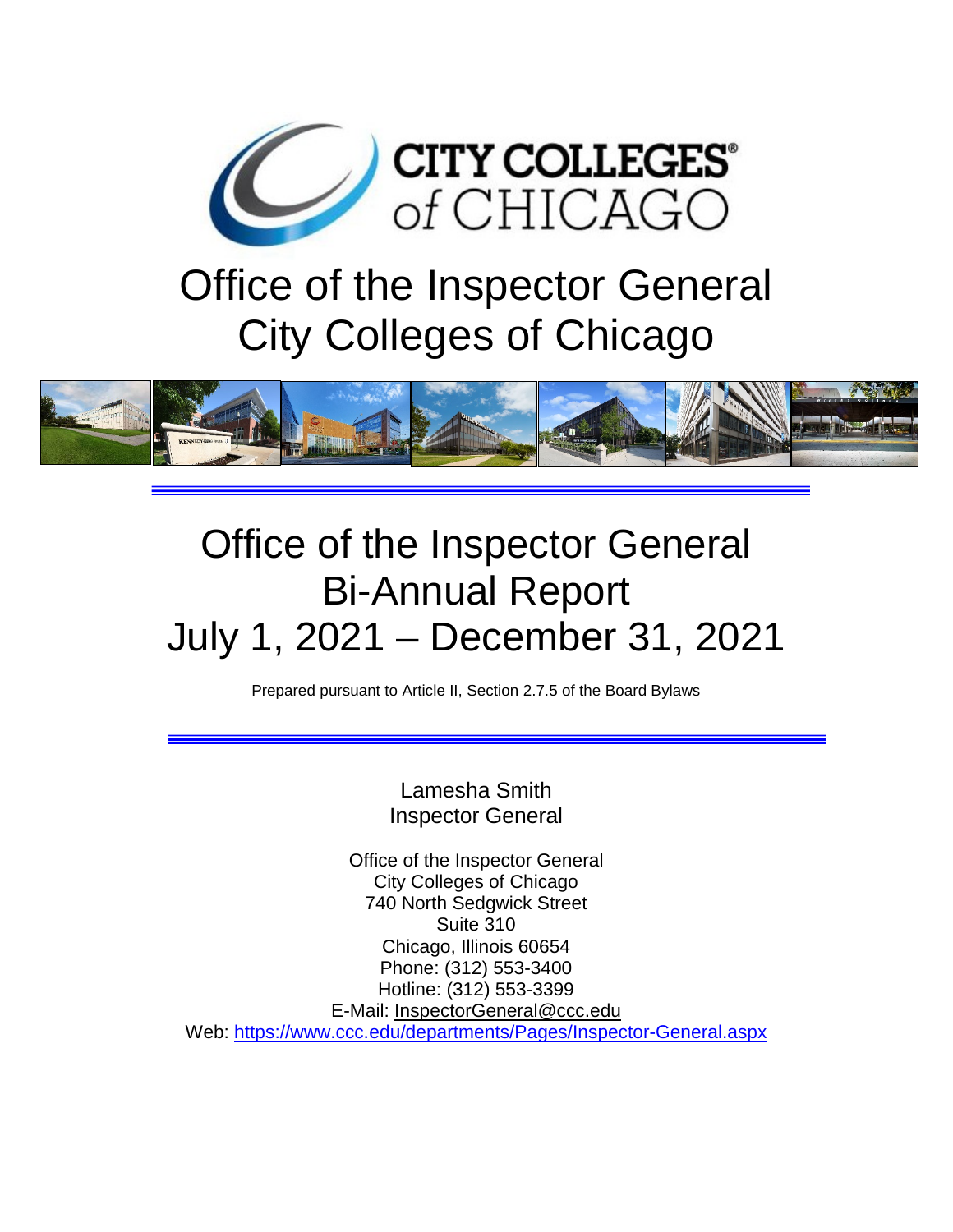

To: Juan Salgado, Chancellor Dr. Walter E. Massey, Chair of the Board of Trustees Elizabeth Swanson, Vice-Chairperson of the Board of Trustees Peggy A. Davis, Secretary of the Board of Trustees Karen Kent, Trustee Laritza Lopez, Trustee Deborah H. Telman, Trustee Darrell A. Williams, Trustee Imran Fazal Hoque, Student Trustee

From: Lamesha Smith, Inspector General

- Date: February 22, 2022
- RE: Office of the Inspector General *Bi-Annual Report* for the period of July 1, 2021 through December 31, 2021

This *Bi-Annual Report* is being provided to the Chancellor and the Board of Trustees of Community College District No. 508 pursuant to Article 2.7.5 of the Board Bylaws. This *Bi-Annual Report* covers the period of July 1, 2021 through December 31, 2021. Pursuant to Article 2.7.5, the *Bi-Annual Report* for the period of July 1st through December 31st is required no later than March 1st each year.

Article 2.7 et seq. of the Board Bylaws authorizes the OIG for the City Colleges of Chicago to conduct investigations regarding waste, fraud and misconduct by any officer, employee, or member of the Board; any contractor, subcontractor, consultant or agent providing or seeking to provide goods or services to the City Colleges of Chicago; and any program administered or funded by the District or Colleges.

The OIG would like to thank the Chancellor, the Board of Trustees and the administration of the City Colleges of Chicago for their cooperation and support.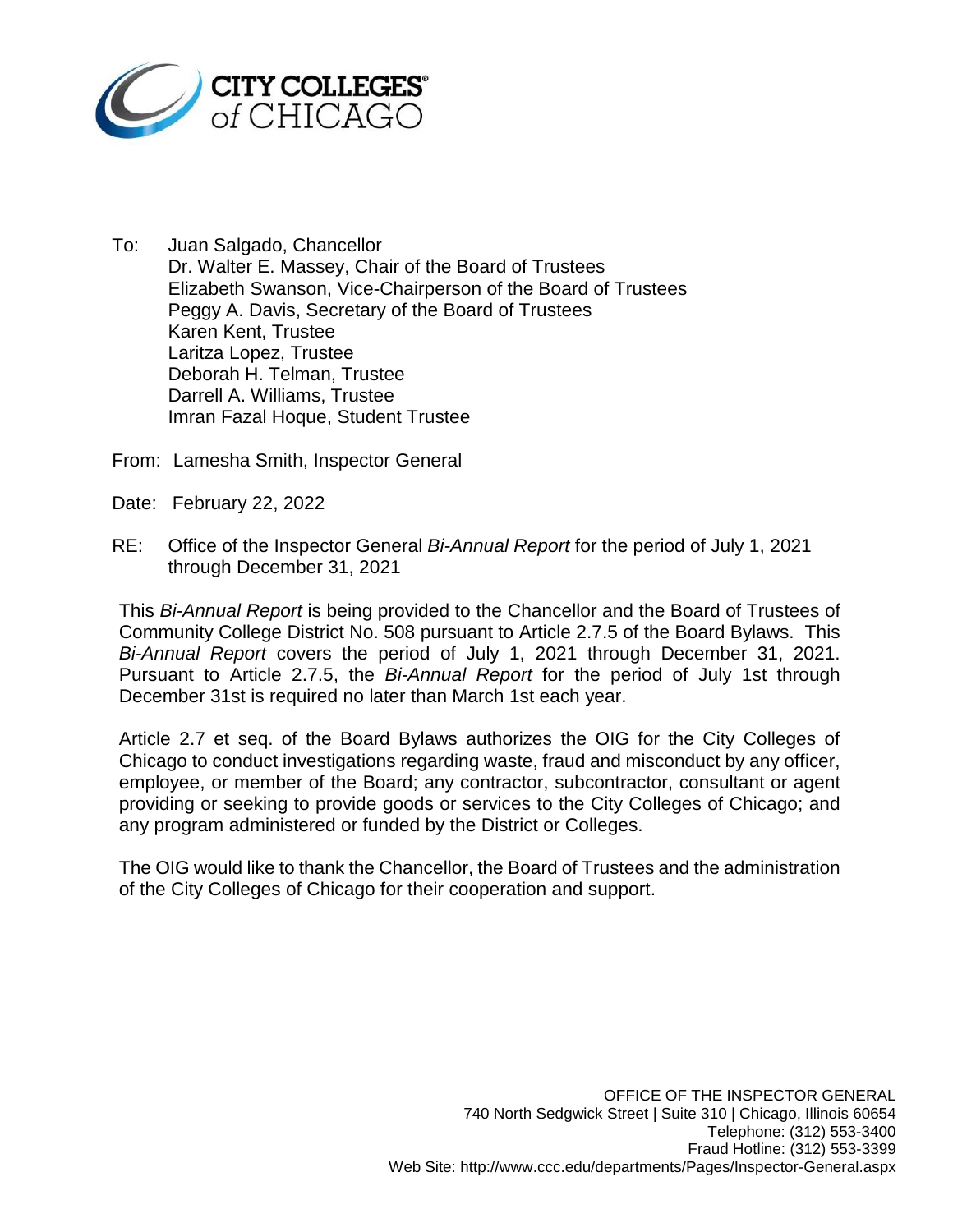# **Office of the Inspector General Bi-Annual Report**

The Office of the Inspector General for the City Colleges of Chicago has the authority to conduct investigations regarding waste, fraud and misconduct by any officer, employee, member of the Board; any contractor, subcontractor, consultant or agent providing or seeking to provide goods or services to the City Colleges of Chicago; and any program administered or funded by the District or Colleges.

The full scope of the powers and duties of the OIG can be found in Article 2.7 of the Bylaws of the Board of Trustees, which can be accessed here: [https://www.ccc.edu/departments/Documents/Board%20Bylaws.pdf.](https://www.ccc.edu/departments/Documents/Board%20Bylaws.pdf)

#### **Mission of the Office of the Inspector General**

The Office of the Inspector General ("OIG") of the City Colleges of Chicago ("CCC") will help fuel CCC's drive towards increased student success by promoting economy, efficiency, effectiveness and integrity in the administration of the programs and operations of CCC by conducting fair, independent, accurate, and thorough investigations into allegations of waste, fraud and misconduct, as well as by reviewing CCC programs and operations and recommending policies and methods for the elimination of inefficiencies and waste and for the prevention of misconduct.

The OIG should be considered a success when students, faculty, staff, administrators and the public:

- $\triangleright$  perceive the OIG as a place where they can submit their complaints/concerns in a confidential and independent setting;
- $\triangleright$  trust that a fair, independent, accurate, and thorough investigation will be conducted and that the findings and recommendations made by the OIG are objective and consistent; and
- $\triangleright$  expect that the OIG's findings will be carefully considered by CCC administration and that the OIG's recommendations will be implemented when objectively appropriate.

# **Make a Confidential Complaint**

Anyone can make a confidential complaint regarding waste, fraud and misconduct involving CCC programs, Board members, officials, employees, or those doing or seeking to do business with CCC in any manner with which they are comfortable, including the methods listed below: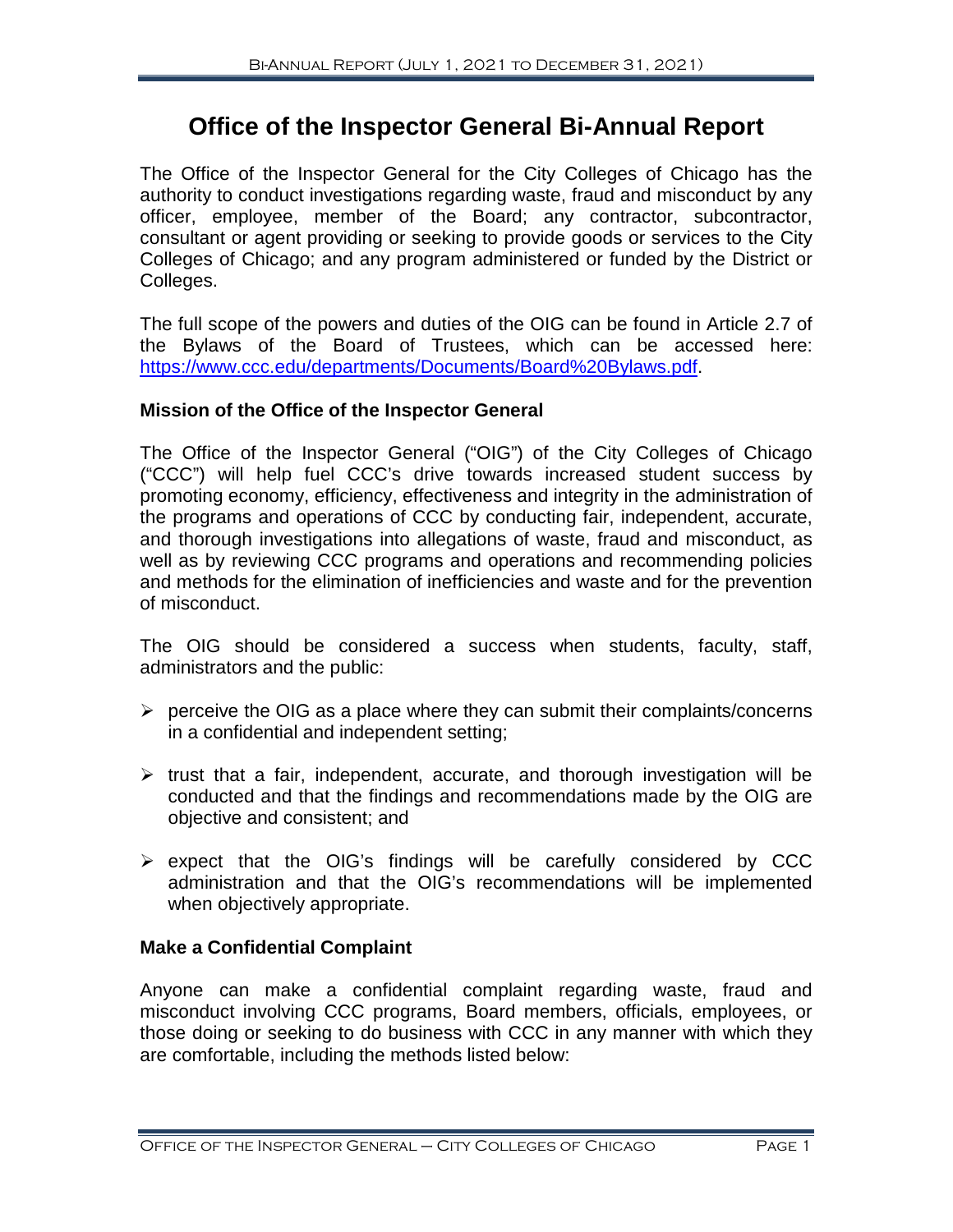- **Clicking** [here and submitting](https://apps.ccc.edu/EmailSupport/ConfidentialComplaintForm.aspx?_ga=2.210255318.215293094.1643237624-702935928.1614779860) a confidential complaint online
- **Sending** an e-mail to [InspectorGeneral@ccc.edu](mailto:InspectorGeneral@ccc.edu)
- **Calling** the OIG Fraud Hotline at (312) 553-3399
- **Mailing** a letter to: The Office of the Inspector General City Colleges of Chicago 740 North Sedgwick Street Suite 310 Chicago, Illinois 60654
- **Making** an in-person complaint at 740 North Sedgwick, Suite 310

#### **New Developments**

#### Updates to Federal Criminal Case

As discussed in the OIG Bi-Annual Report for the period of July 1, 2019 through December 31, 2019, on November 19, 2019, as a result of an investigation initiated by the OIG, and worked in partnership with the Federal Bureau of Investigation ("FBI") and the Office of the United States Attorney for the Northern District of Illinois, a federal grand jury indicted three CCC employees (a former vice chancellor, a former project director, and a now former liaison with local government agencies) as well as five CCC vendors. [1](#page-3-0) The indictment totaled sixteen counts of wire fraud and two counts of making a false statement to the FBI.

In the *Bi-Annual Report*, for the reporting period of July 1, 2020 through December 31, 2020, the OIG detailed the dispositions regarding two of the defendants. During the reporting period of July 1, 2021 through December 31, 2021, the OIG received restitution payments for those two defendants. The details are summarized as follows.

• Tiffany Capel, the principal of a now former CCC vendor, was originally charged with one count of wire fraud.[2](#page-3-1) In August 2020, Tiffany Capel entered into an Agreement to Defer Prosecution, which was approved by Judge Dow of the United States District Court for the Northern District of Illinois on August 17, 2020. Under the terms and conditions of the agreement, Tiffany Capel agreed

<span id="page-3-0"></span> $1$  Copies of the press release from the United States Attorney for the Northern District of Illinois and the indictment can be accessed at the following link: [https://www.justice.gov/usao](https://www.justice.gov/usao-ndil/pr/federal-indictment-charges-former-vice-chancellor-city-colleges-chicago-devising)[ndil/pr/federal-indictment-charges-former-vice-chancellor-city-colleges-chicago-devising.](https://www.justice.gov/usao-ndil/pr/federal-indictment-charges-former-vice-chancellor-city-colleges-chicago-devising)

<span id="page-3-1"></span><sup>2</sup> As was documented in the previous *Bi-Annual Report*, for the period of January 1, 2021 through June 30, 2021, effective August 5, 2021, Tiffany Capel and the vendor company were permanently debarred from doing any future business with CCC.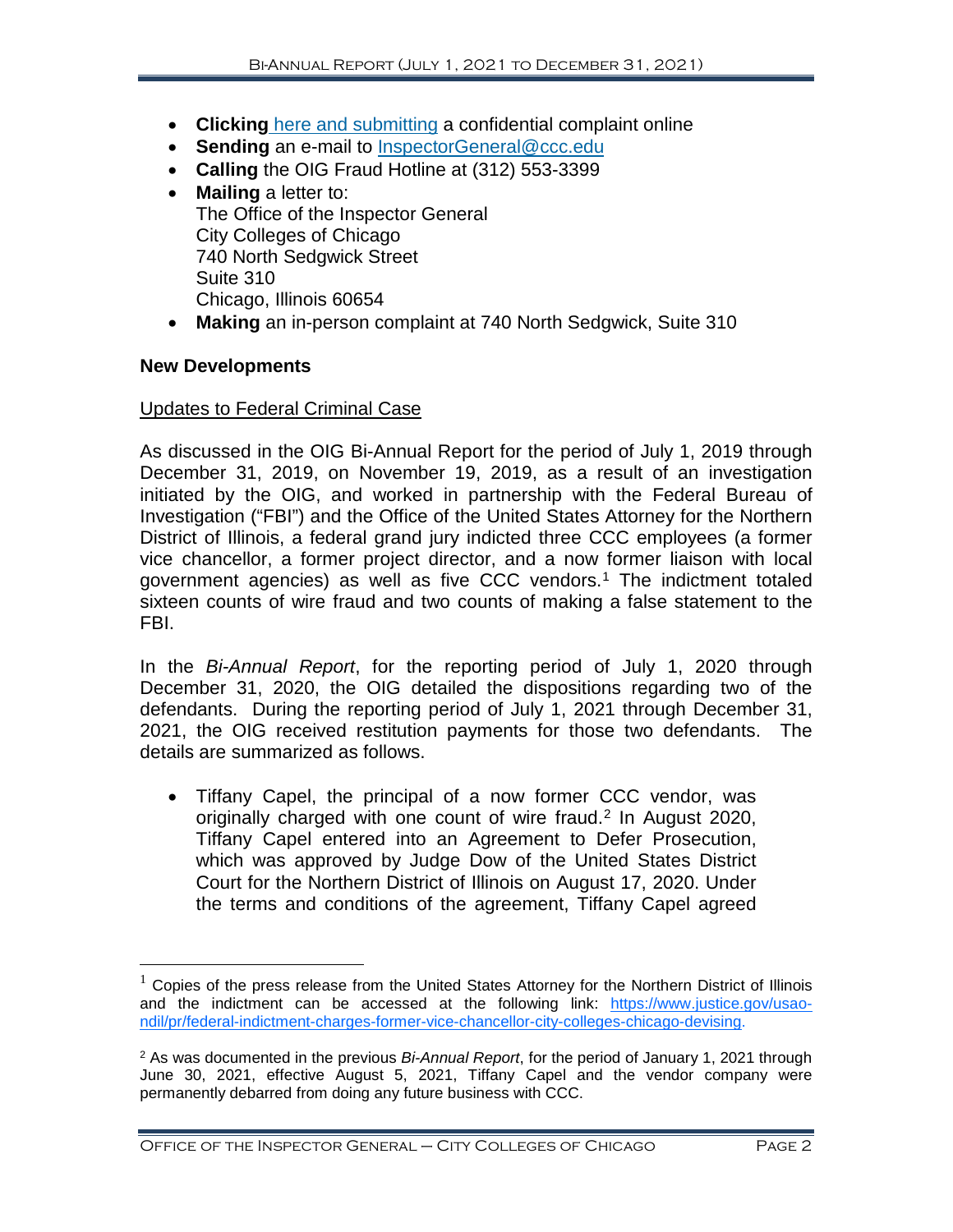not to violate any laws as well as to abide by various other terms and conditions, including paying \$15,000 in restitution to CCC.

- o In August 2021, the OIG received a partial restitution payment in the amount of \$700.00 via check for Tiffany Capel. Subsequently, the OIG provided the aforementioned restitution check to the CCC Controller's Office for deposit into CCC's treasury.
- o In October 2021, the OIG received another partial restitution payment in the amount of \$300.00 via check for Tiffany Capel. Subsequently, the OIG provided the aforementioned restitution check to the CCC Controller's Office for deposit into CCC's treasury.
- Marquita Payne, the principal of a now former CCC vendor, was originally charged with two counts of wire fraud.<sup>[3](#page-4-0)</sup> In December 2020, Marquita Payne entered into an Agreement to Defer Prosecution, which was approved by Judge Dow of the United States District Court for the Northern District of Illinois on December 21, 2020. Under the terms and conditions of the agreement, Marquita Payne agreed not to violate any laws as well as to abide by various other terms and conditions, including paying \$15,000 in restitution to CCC.
	- o In August 2021, the OIG received a partial restitution payment in the amount of \$8,400.00 via check for Marquita Payne. Subsequently, the OIG provided the aforementioned restitution check to the CCC Controller's Office for deposit into CCC's treasury.
	- o In September 2021, the OIG received a restitution payment in the amount of \$6,600.00 via check for Marquita Payne. Subsequently, the OIG provided the aforementioned restitution check to the CCC Controller's Office for deposit into CCC's treasury. The aforementioned restitution payment was the remaining balance of the restitution that Marquita Payne was ordered to pay to CCC.

<span id="page-4-0"></span> <sup>3</sup> As was documented in the previous *Bi-Annual Report*, for the period of January 1, 2021 through June 30, 2021, effective August 5, 2021, Marquita Payne and the vendor company were permanently debarred from doing any future business with CCC.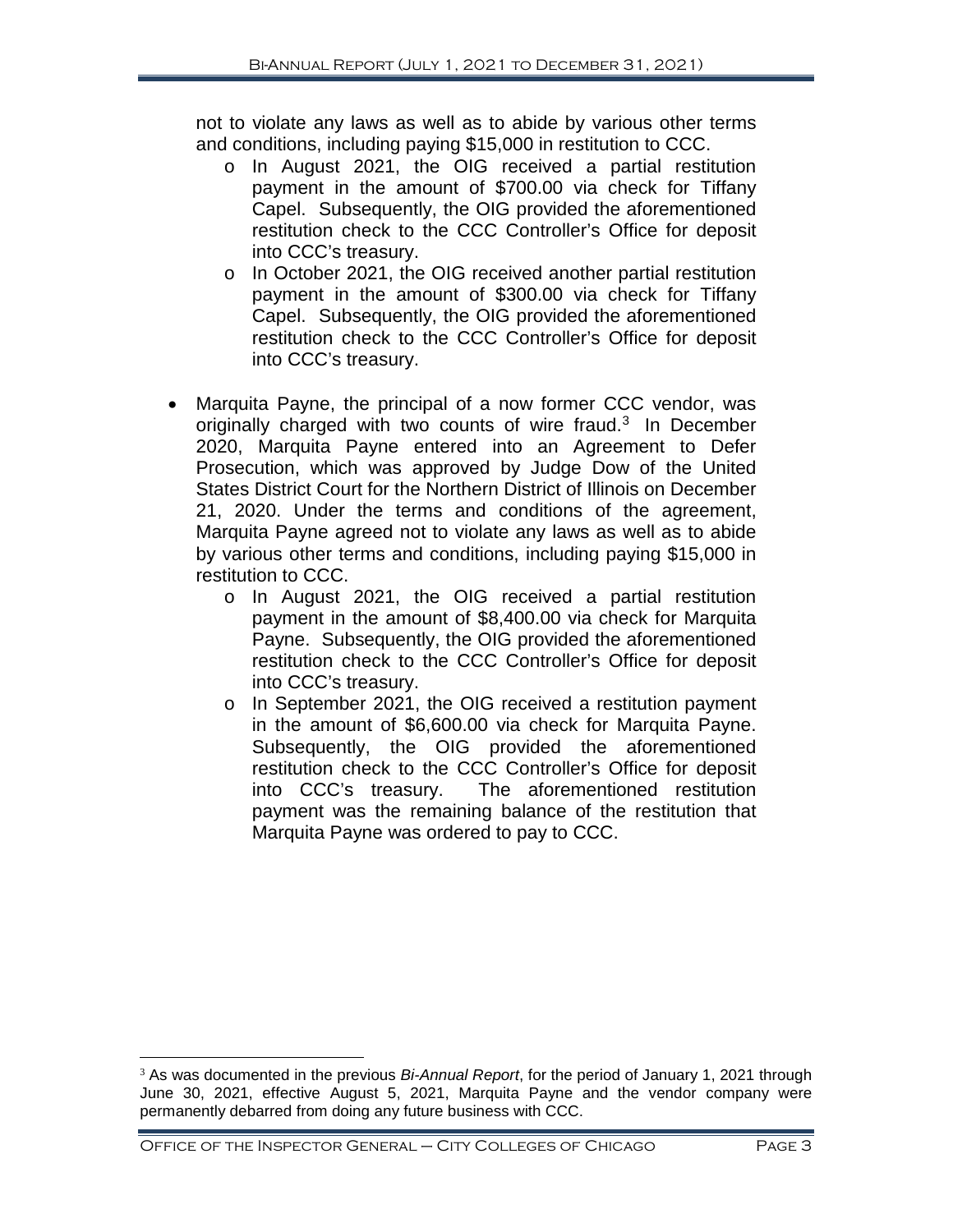#### **Update to Reports Documented in Previous Bi-Annual Report**

#### Update regarding recommendation made during the January 1, 2021 to June 30, 2021 reporting period

Among the reports documented in the *Bi-Annual Report* submitted for the January 1, 2021 to June 30, 2021 reporting period, the only outstanding update was regarding a recommendation that the OIG made relevant to OIG Case Number 21-0043.

Regarding OIG Case Number 21-0043, the OIG submitted a report documenting an OIG investigation which revealed that in August 2020 and October 2020, a college senior storekeeper assigned to a City College, who previously worked as an employee in the Central Stores Department of a City College, charged a total of three personal shipments not related to City Colleges of Chicago, totaling \$62.91 to the Federal Express ("FedEx") account of the City College and such costs were charged to and paid by that City College. However, the OIG investigation did not conclusively reveal that the employee intentionally charged those three personal shipments to the FedEx account of the City College. Because the OIG investigation did not conclusively reveal that the employee intentionally charged the three personal shipments to the FedEx account of the City College, the OIG did not find that the employee violated any CCC policy.

Based on the investigation, the OIG made various recommendations, including the following:

- The OIG did not recommend any disciplinary action against the employee.
- As the employee personally benefitted from the City College paying for his three personal FedEx shipments, the OIG recommended that the employee reimburse the City College in the amount of \$62.91 for the cost of the employee's three personal FedEx shipments that were charged to and paid for by the City College.

On August 26, 2021, the OIG was notified by the Office of Human Resources that the Finance Department informed the Office of Human Resources that the employee reimbursed CCC.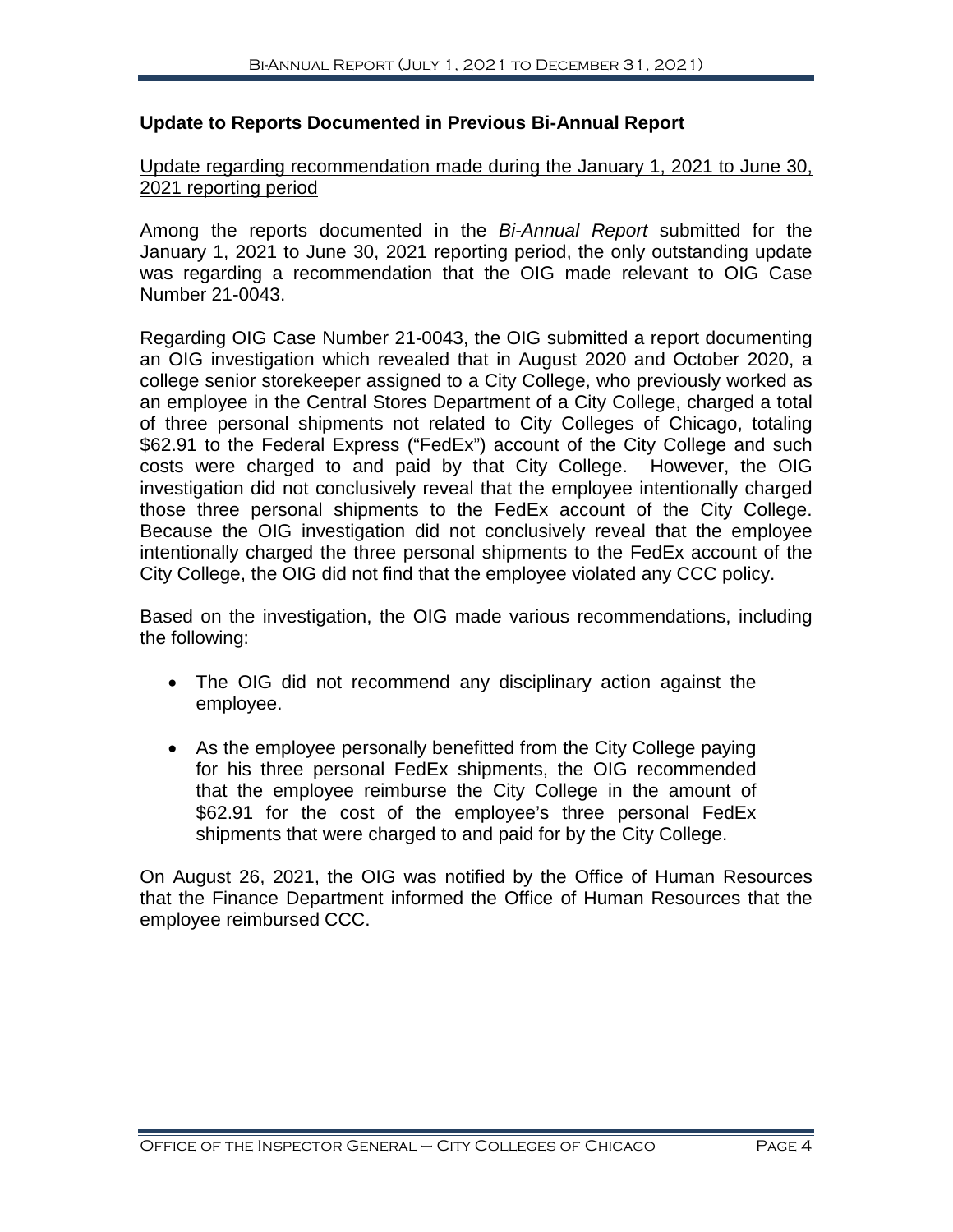### **Complaints Received**

For the period of July 1, 2021 through December 31, 2021, the OIG received 50 complaints. These 50 complaints included complaints forwarded to the OIG from outside sources as well as investigations (or audits / reviews) initiated based on the OIG's own initiative. [4](#page-6-0) The following table documents the complaints received by the OIG during the current and previous reporting periods.



The 50 complaints received represent a variety of subject matters. The following table documents the subject matters of the complaints received.

<span id="page-6-0"></span> $\overline{a}$ <sup>4</sup> Under Article 2.7.2 of the Board Bylaws, the powers and duties of the OIG include: c) To investigate and audit the conduct and performance of the District's officers, employees, members of the Board, agents, and contractors, and the District's functions and programs, either in response to a complaint or on the Inspector General's own initiative, in order to detect and prevent waste, fraud, and abuse within the programs and operations of the District….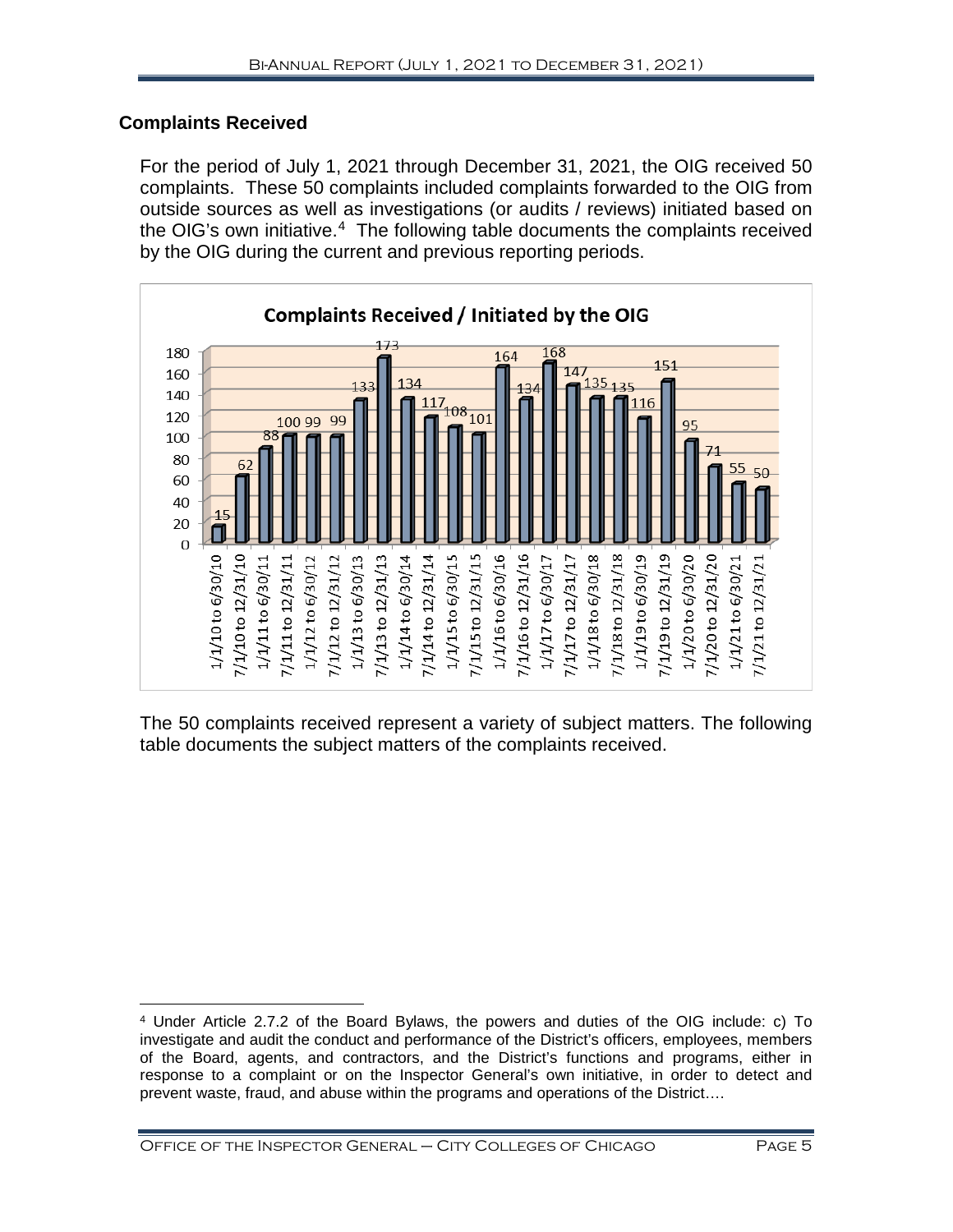| Subject Matter of Complaints Received from July 1, 2021 to December 31, 2021   |                |            |  |  |  |
|--------------------------------------------------------------------------------|----------------|------------|--|--|--|
| <b>Subject Matter (Allegation)</b>                                             | <b>Number</b>  | Percentage |  |  |  |
| <b>Falsification of Documents</b>                                              |                | 2.00%      |  |  |  |
| Use of CCC Property for Unauthorized Purposes                                  |                | 2.00%      |  |  |  |
| Drinking Alcohol During Working Hours                                          |                | 2.00%      |  |  |  |
| Conduct Unbecoming a Public Employee                                           |                | 2.00%      |  |  |  |
| Violation of Computer Use Policy                                               |                | 2.00%      |  |  |  |
| Engaging in Conduct in Violation of the Illinois Compiled Statutes             | 1              | 2.00%      |  |  |  |
| Unknown                                                                        | 1              | 2.00%      |  |  |  |
| Failing to Comply with Rules Governing Health, Safety, and Sanitary Conditions | 2              | 4.00%      |  |  |  |
| <b>Hostile Working Environment</b>                                             | $\overline{2}$ | 4.00%      |  |  |  |
| Retaliation                                                                    | 2              | 4.00%      |  |  |  |
| Theft                                                                          | 2              | 4.00%      |  |  |  |
| Violation of Outside Employment Policy                                         | $\overline{2}$ | 4.00%      |  |  |  |
| <b>Unfair Treatment</b>                                                        | 2              | 4.00%      |  |  |  |
| Violation of CCC Ethics Policy                                                 | 2              | 4.00%      |  |  |  |
| Residency                                                                      | 3              | 6.00%      |  |  |  |
| <b>Giving Preferential Treatment</b>                                           | 4              | 8.00%      |  |  |  |
| Inattention to Duty                                                            | 4              | 8.00%      |  |  |  |
| Discourteous Treatment                                                         | 4              | 8.00%      |  |  |  |
| Fraud (including identity theft and financial aid fraud)                       | 6              | 12.00%     |  |  |  |
| <b>Falsification of Attendance Records</b>                                     | 8              | 16.00%     |  |  |  |
| Total                                                                          | 50             | 100.00%    |  |  |  |

#### **Status of Complaints**

As reported in the previous *Bi-Annual Report*, as of June 30, 2021, the OIG had 67 pending complaints, meaning that the OIG was investigating these complaints. During the period of July 1, 2021 to December 31, 2021, the OIG closed 52 complaints. The following chart categorizes the reasons that the OIG closed the 52 complaints during the current reporting period.

| Complaints Closed Between July 1, 2021 to December 31, 2021 |               |            |  |  |
|-------------------------------------------------------------|---------------|------------|--|--|
| <b>Reason Closed</b>                                        | <b>Number</b> | Percentage |  |  |
| Sustained                                                   | 2             | 3.85%      |  |  |
| Not Sustained / No Policy Violation                         | 25            | 48.08%     |  |  |
| Referred / Deferred                                         | 14            | 26.92%     |  |  |
| Subject Inactive                                            | 5             | 9.62%      |  |  |
| <b>Duplicate Complaint</b>                                  | 2             | 3.85%      |  |  |
| Complaint Included with Another Active Investigation        | 3             | 5.77%      |  |  |
| <b>Administratively Closed</b>                              |               | 1.92%      |  |  |
| Totals                                                      | 52            | 100%       |  |  |

Regarding the complaints closed during the period of July 1, 2021 to December 31, 2021, the table below documents, (1) the average number of calendar days between the date that the complaints were received and the date that the complaints were closed, and (2) compares them to the average number of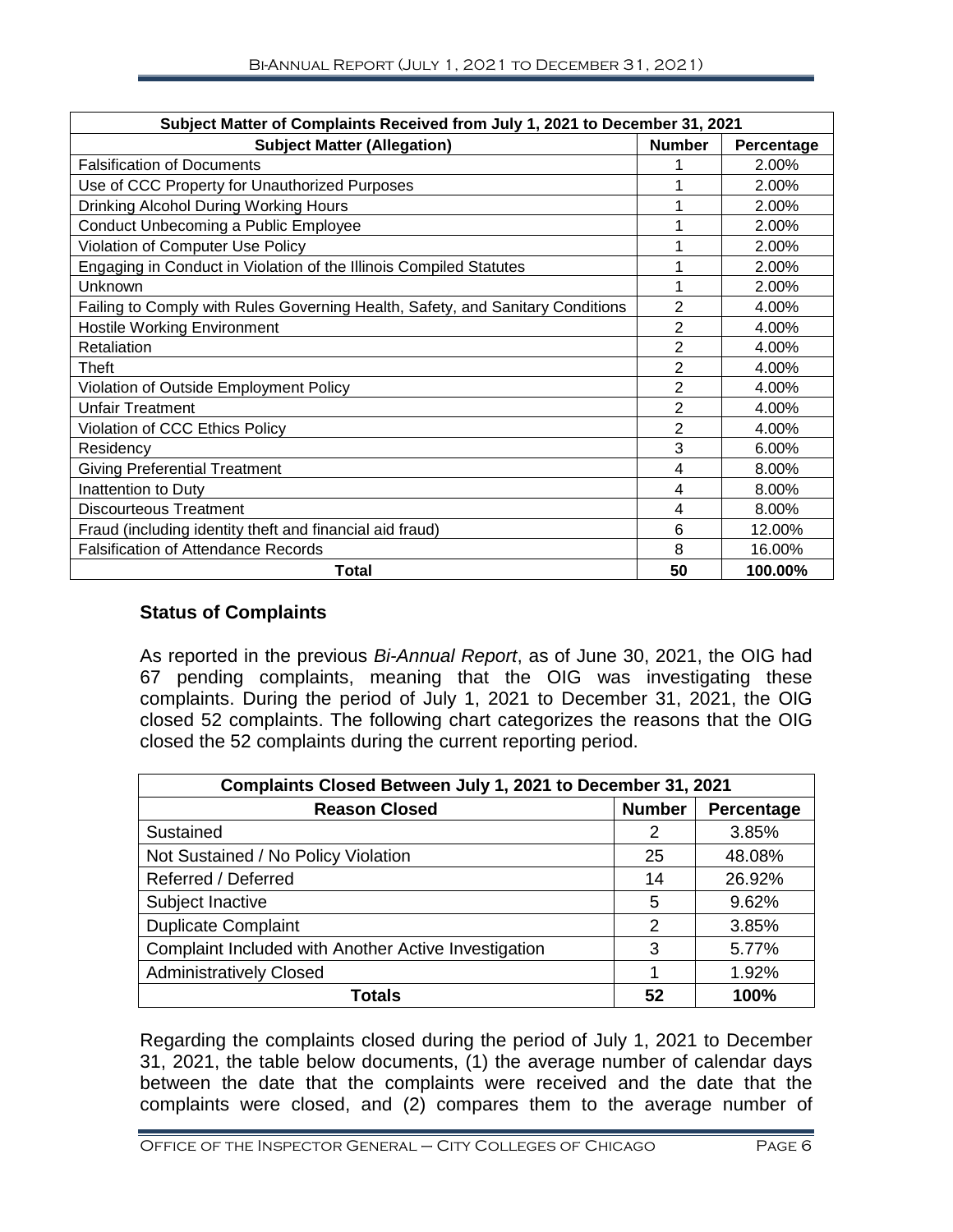calendar days between the date that complaints were received and the date that complaints were closed, for the complaints closed during the previous reporting period (January 1, 2021 to June 30, 2021). [5](#page-8-0)

| <b>Average Calendar Days to Close</b>                      |                |                                                       |                    |                                                       |  |  |
|------------------------------------------------------------|----------------|-------------------------------------------------------|--------------------|-------------------------------------------------------|--|--|
| 1/1/21 to 6/30/21                                          |                |                                                       | 7/1/21 to 12/31/21 |                                                       |  |  |
| <b>Reason Closed</b>                                       | <b>Number</b>  | Average<br><b>Calendar</b><br>Days to<br><b>Close</b> | <b>Number</b>      | Average<br><b>Calendar</b><br>Days to<br><b>Close</b> |  |  |
| Sustained                                                  | 0 <sup>6</sup> |                                                       | $\mathcal{P}$      | 181                                                   |  |  |
| <b>Completed Board Mandated Audit</b>                      |                | 148                                                   |                    |                                                       |  |  |
| Not Sustained but Report Submitted with<br>Recommendations |                | 206                                                   | 0                  |                                                       |  |  |
| Not Sustained / No Policy Violation                        | 32             | 300                                                   | 25                 | 193                                                   |  |  |
| Referred / Deferred                                        | 17             | 0                                                     | 14                 | 4                                                     |  |  |
| Subject Inactive                                           | 11             | 44                                                    | 5                  | 304                                                   |  |  |
| <b>Duplicate Complaint</b>                                 | 5              |                                                       | $\overline{2}$     | $\overline{2}$                                        |  |  |
| Complaint Included with An Active Investigation            | 0              |                                                       | 3                  | 0                                                     |  |  |
| <b>Administratively Closed</b>                             | 0              |                                                       |                    |                                                       |  |  |
| <b>Totals</b>                                              | 67             |                                                       | 52                 |                                                       |  |  |

# **Pending Complaints**

As of December 31, the OIG had 64 pending complaints. Nineteen of these 64 pending complaints (29.7%) were received between July 1, 2021 and December 31, 2021, and 12 of these 64 pending complaints (18.8%) were received between January 1, 2021 and June 30, 2021.

<span id="page-8-0"></span> $\overline{a}$ <sup>5</sup> A complaint is considered closed only after the investigative activity of the investigator to whom the complaint was assigned has been reviewed and approved by a Supervising Investigator or the Assistant Inspector General and then the Inspector General. In situations where a complaint is sustained, the complaint is not considered closed until the Investigative Summary documenting the investigation is prepared and submitted pursuant to Article 2.7.3 of the Board Bylaws.

<span id="page-8-1"></span><sup>6</sup> As discussed in the *Bi-Annual Report* regarding the period of January 1, 2021 through June 30, 2021, the OIG issued three reports during that reporting period, and one of those reports was a sustained investigation regarding OIG Case Number 17-0179. However, OIG Case Number 17- 0179 remains an active investigation while the remaining defendants' criminal cases are pending. As such, this table reflects zero closed cases that were sustained instead of one.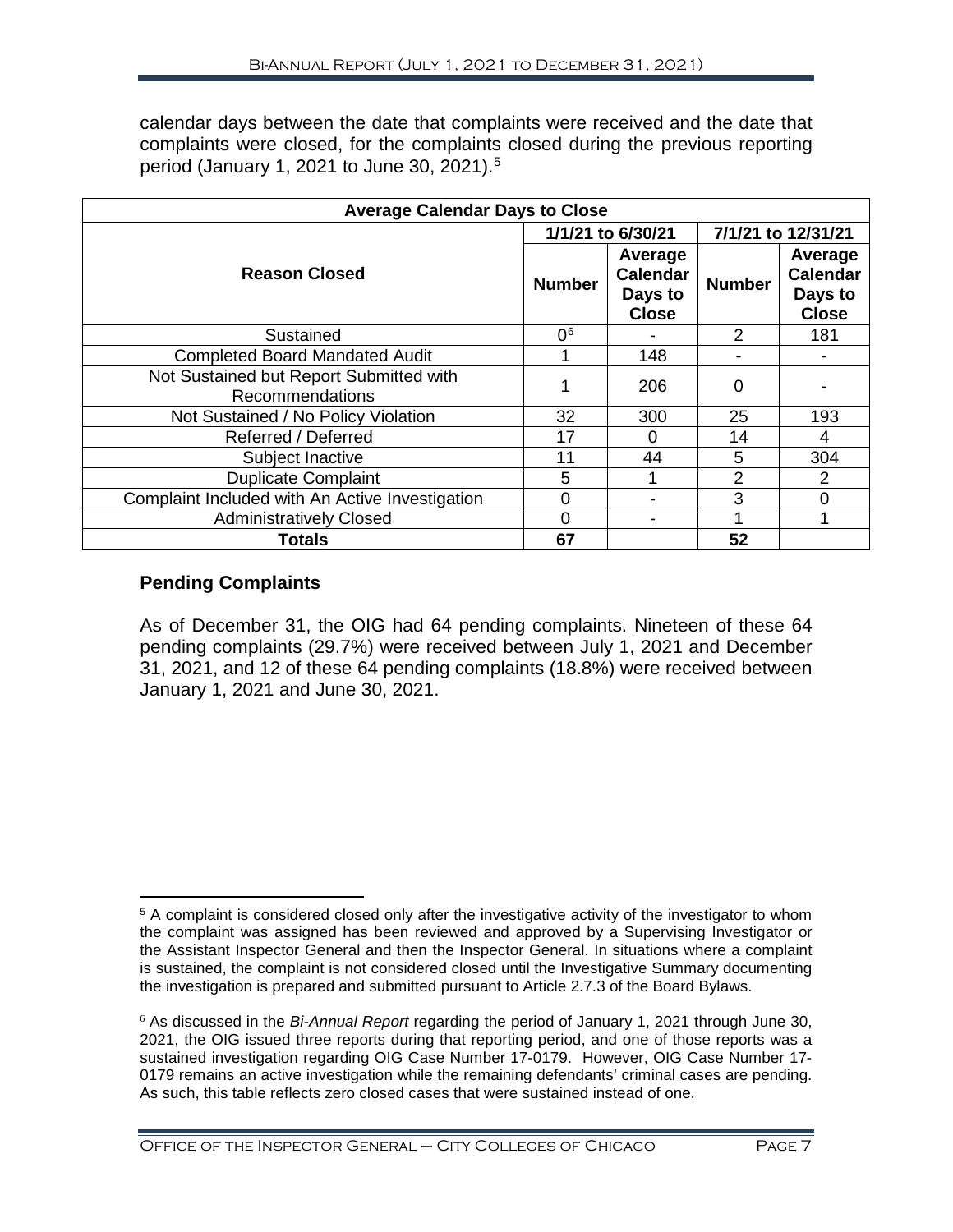#### **OIG Reports Submitted – July 1, 2021 to December 31, 2021**

During the reporting period of July 1, 2021 to December 31, 2021, the OIG submitted two reports.<sup>[7](#page-9-0)</sup> Those two reports documented sustained findings of waste, fraud and/or misconduct.

#### *Reports Submitted Documenting Sustained Findings of Waste, Fraud and/or Misconduct*

#### OIG Case Number\_21-0069

The OIG received a complaint alleging that two individuals came to the home of a member of the public and told her that they were representatives of a City College. Those two individuals asked the member of the public for donations to the CCC Star Scholarship. It was further alleged that one of the individuals asked the member of the public to write the checks in the names of those two individuals. The member of the public did not write the checks, the two individuals left the home, and the incident was reported to the CCC Call Center. Based on this allegation, the OIG initiated an investigation.

The OIG investigation revealed that one of the two aforementioned individuals was a CCC student who was most recently enrolled during the Summer 2021 term. The other individual was not a CCC student or employee. Regarding the student, the OIG found that the student engaged in dishonesty involving college documents and identification cards, in that on various occasions, the student used a CCC identification card and/or the CCC/City College name and/or logo to misrepresent to members of the public that the student was seeking donations for the CCC Star Scholarship Program, in violation of Section 8.18(d)(2) and Section 8.18(d)(2.1c) of the CCC Academic and Student Policy.

The OIG found that on at least one occasion, which occurred in or around September 2020, as a direct result of the student's misrepresentations, one of the members of the public issued a check to the student in the student's name, specifically in the amount of \$109.00.

Based on the OIG investigation, the OIG recommended that CCC takes appropriate disciplinary action against the student, pursuant to Section 8.21 of the CCC Academic and Student Policy.

Subsequently, the President of the City College in which the student was last enrolled, advised that since the student was not active in the system, an indefinite hold should be placed on any attempts for the student to register or re-

<span id="page-9-0"></span> $7$  Pursuant to Article 2.7.3 of the Board Bylaws, the Inspector General submits reports to the Chancellor, the Board Chairperson, and the General Counsel at the conclusion of an investigation with recommendations for disciplinary or other action.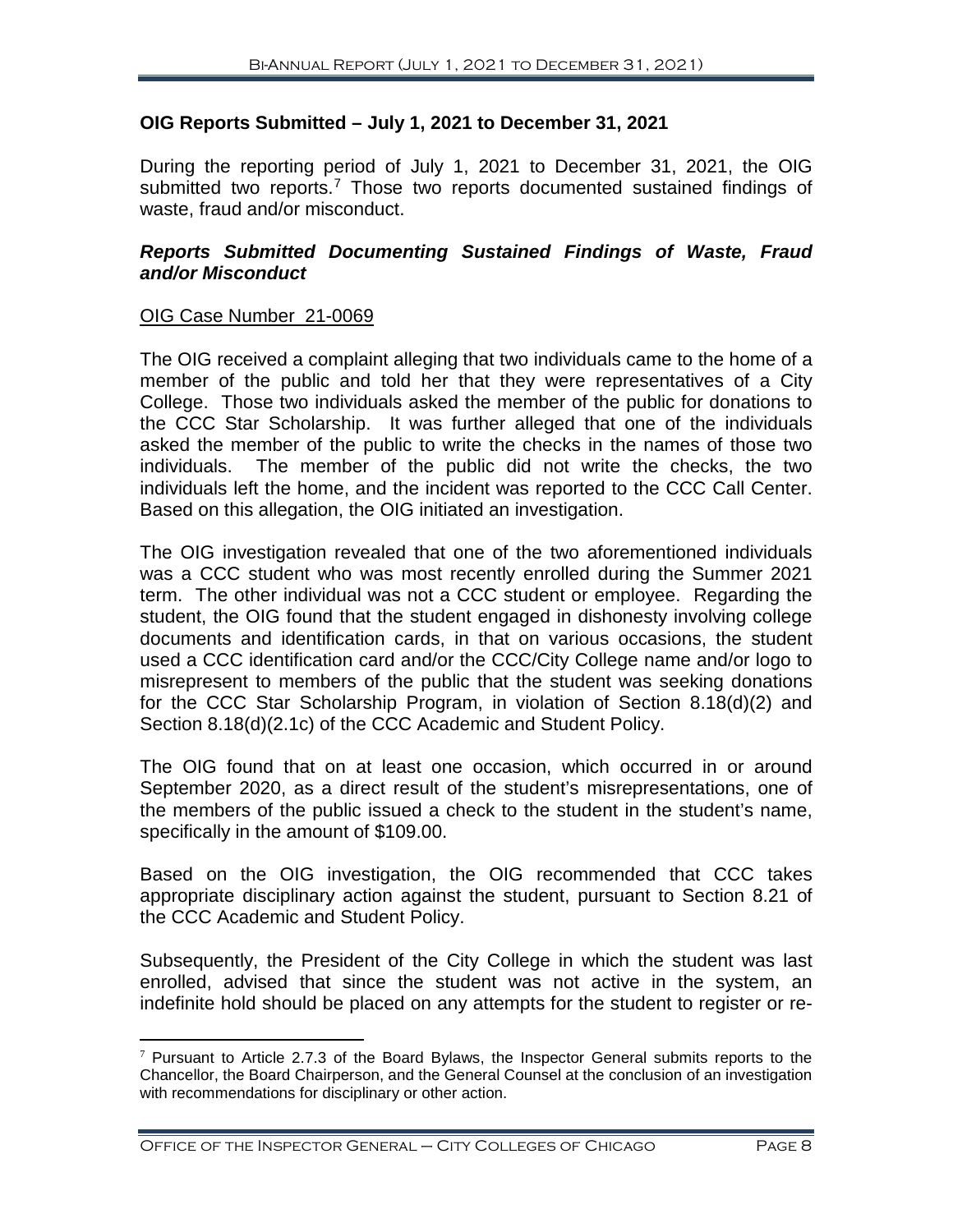enroll. Further, before the student could potentially register or re-enroll, a disciplinary hearing would be required.

Due to the potential criminal nature of the student's actions, and because the potential criminal activity affected members of the public in both Cook County and DuPage County, the OIG submitted the results of this investigation to the Illinois Office of the Attorney General. Subsequent to completing its review, the Illinois Office of the Attorney General informed the OIG that it would not pursue charges related to the investigation due to concerns about witness cooperation if criminal charges were pursued.

# OIG Case Number\_22-0019

The OIG received a complaint alleging that a part-time lecturer assigned to a City College was showing adult sites to his online classes. It was further alleged that a link to an adult site was visible on Zoom while the lecturer was teaching, and had been visible since the Fall 2021 term began. Based on this complaint, the OIG initiated an investigation.

The OIG investigation revealed the following:

- During the Fall 2021 term while teaching his assigned classes, the lecturer used his CCC Zoom account and displayed bookmarked tabs with descriptions and/or the portion of a name of websites of a pornographic/sexually explicit nature on the screen of his personal laptop, which may have caused discomfort or embarrassment to others, in violation of Section III of the District-Wide Employee Manual, specifically the Policies and Guidelines Governing the Use of Computing and Technology Resources.
- During the Fall 2021 term while teaching his assigned classes, the lecturer used his CCC Zoom account and displayed obscene or pornographic text on his bookmarked tabs, in violation of Article 6.4 of the Acceptable Use Policy, as outlined in the Board Policies and Procedures for Management and Government.
- The lecturer was inattentive to his duty as a representative of CCC, in that, while in the performance of his duties as a lecturer, during numerous class sessions via Zoom, he displayed bookmarked tabs with descriptions and/or the portion of a name of websites of a pornographic/sexually explicit nature on the screen of his personal laptop, in violation of Section IV(38) of the District-Wide Employee Manual.

Based on the OIG investigation, the OIG recommended that CCC takes appropriate disciplinary action against the lecturer.